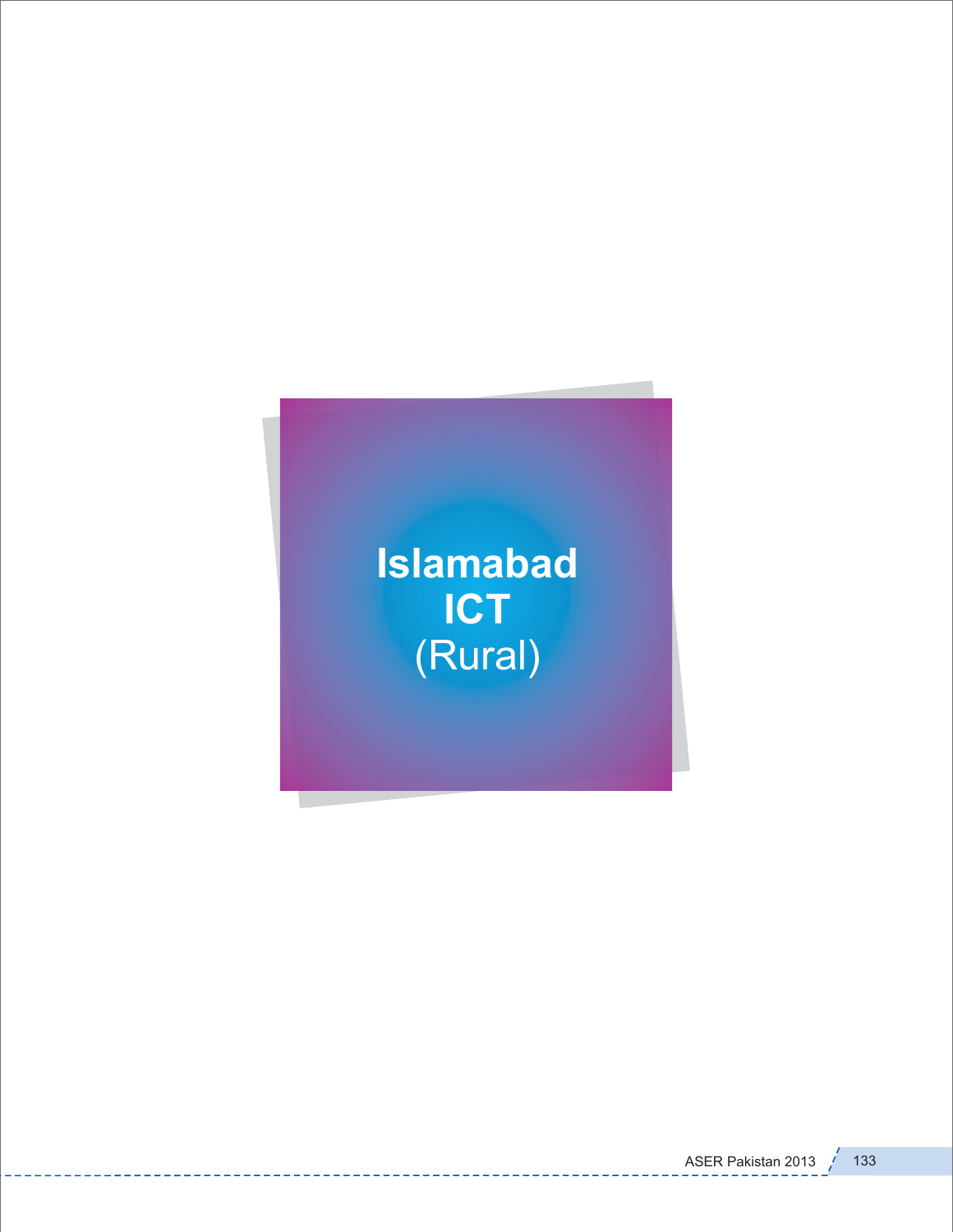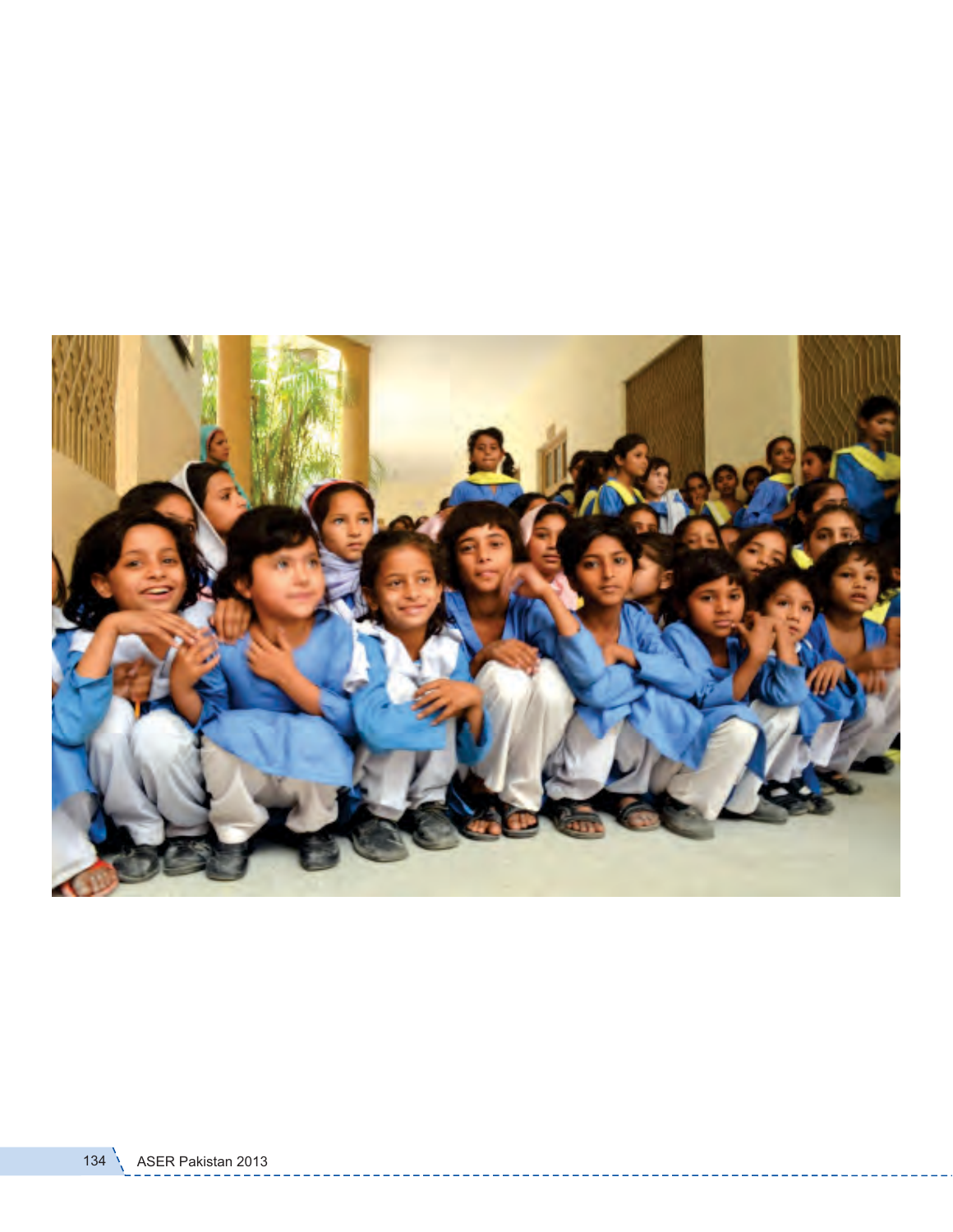

|              | % Children in different types of schools |      | % Out-of-school     |               |              |       |              |
|--------------|------------------------------------------|------|---------------------|---------------|--------------|-------|--------------|
| Age          | Govt.                                    |      | Non-state providers |               | <b>Never</b> | Drop- | <b>Total</b> |
| group        |                                          | Pvt. | Madrasah            | <b>Others</b> | enrolled     | out   |              |
| $6 - 10$     | 52.4                                     | 43.6 | 0.5                 | 0.3           | 2.4          | 0.8   | 100          |
| $11 - 13$    | 53.9                                     | 40.4 | 1.3                 | 0.3           | 2.2          | 1.9   | 100          |
| $14 - 16$    | 55.7                                     | 30.0 | 2.4                 | 0.0           | 5.2          | 6.7   | 100          |
| $6 - 16$     | 53.3                                     | 40.5 | 1.0                 | 0.2           | 2.8          | 2.1   | 100          |
| <b>Total</b> |                                          |      | 95.1                | 4.9           | 100          |       |              |
| By Type      | 56.1                                     | 42.6 | 1.1                 |               |              |       |              |









| Age Class Composition |      |      |                |      |                |      |      |      |      |      |      |      |              |      |      |  |      |      |      |      |  |  |  |      |      |      |
|-----------------------|------|------|----------------|------|----------------|------|------|------|------|------|------|------|--------------|------|------|--|------|------|------|------|--|--|--|------|------|------|
| Age<br><b>Class</b>   | 5    | 6    | $\overline{7}$ | 8    | 9 <sup>°</sup> | 10   | 11   | 12   | 13   | 14   | 15   | 16   | <b>Total</b> |      |      |  |      |      |      |      |  |  |  |      |      |      |
| 1                     | 86.2 | 54.8 | 31.8           | 12.8 | 6.6            | 6.7  |      |      |      |      |      |      | 15.9         |      |      |  |      |      |      |      |  |  |  |      |      |      |
| 2                     | 13.8 | 37.6 | 47.1           | 38.3 | 13.9           |      | 4.8  | 13.4 |      |      |      |      | 16.9         |      |      |  |      |      |      |      |  |  |  |      |      |      |
| 3                     |      |      |                | 18.5 | 34.8           | 32.8 | 15.7 |      |      | 11.1 | 16.2 |      |              | 12.9 |      |  |      |      |      |      |  |  |  |      |      |      |
| $\overline{4}$        |      |      |                |      |                |      |      |      |      |      |      |      |              |      |      |  | 10.6 | 38.5 | 30.6 | 16.3 |  |  |  | 10.9 | 15.2 | 11.5 |
| 5                     |      |      |                |      |                |      |      |      |      | 8.2  | 35.8 | 30.8 | 23.7         |      |      |  |      | 11.0 |      |      |  |  |  |      |      |      |
| 6                     | 0.0  |      |                |      |                |      |      | 7.5  |      |      |      | 11.2 | 37.5         | 27.8 | 16.2 |  |      |      | 8.9  |      |  |  |  |      |      |      |
| $\overline{7}$        |      |      | 2.5            | 3.5  |                |      | 8.7  | 27.8 | 39.4 | 16.2 |      |      | 7.9          |      |      |  |      |      |      |      |  |  |  |      |      |      |
| 8                     |      |      |                |      | 0.0            | 0.0  |      | 2.1  | 28.3 | 36.8 | 14.5 |      | 5.7          |      |      |  |      |      |      |      |  |  |  |      |      |      |
| 9                     |      |      |                |      |                |      | 1.9  | 5.2  | 4.0  | 25.0 | 40.0 | 34.8 | 5.4          |      |      |  |      |      |      |      |  |  |  |      |      |      |
| 10                    |      |      |                |      |                |      |      |      | 1.0  | 5.9  | 34.5 | 50.0 | 4.0          |      |      |  |      |      |      |      |  |  |  |      |      |      |
| Total                 | 100  | 100  | 100            | 100  | 100            | 100  | 100  | 100  | 100  | 100  | 100  | 100  | 100          |      |      |  |      |      |      |      |  |  |  |      |      |      |
| $\blacksquare$        |      |      |                |      |                |      |      |      |      |      |      |      |              |      |      |  |      |      |      |      |  |  |  |      |      |      |

How to read: 86.2% children of age 5 years are enrolled in class 1.

Early years schooling (Pre-schooling)

| % Children who attend different types of pre-schools |       |      |                     |               |               |              |  |  |  |  |  |  |
|------------------------------------------------------|-------|------|---------------------|---------------|---------------|--------------|--|--|--|--|--|--|
| Age<br>group                                         | Govt. |      | Non-state providers |               | Out-of-school | <b>Total</b> |  |  |  |  |  |  |
|                                                      |       | Pvt. | Madrasah            | <b>Others</b> |               |              |  |  |  |  |  |  |
| 3                                                    | 0.9   | 10.4 | 0.0                 | 0.0           | 88.7          | 100          |  |  |  |  |  |  |
| $\overline{4}$                                       | 9.7   | 41.7 | 0.0                 | 0.0           | 48.5          | 100          |  |  |  |  |  |  |
| 5                                                    | 25.9  | 49.4 | 0.6                 | 0.0           | 24.1          | 100          |  |  |  |  |  |  |
| $3 - 5$                                              | 14.4  | 36.3 | 0.3                 | 0.0           | 49.1          | 100          |  |  |  |  |  |  |
| <b>Total</b>                                         |       |      | 50.9                | 49.1          | 100           |              |  |  |  |  |  |  |
| By Type                                              | 28.3  | 71.2 | 0.5                 | 0.0           |               |              |  |  |  |  |  |  |

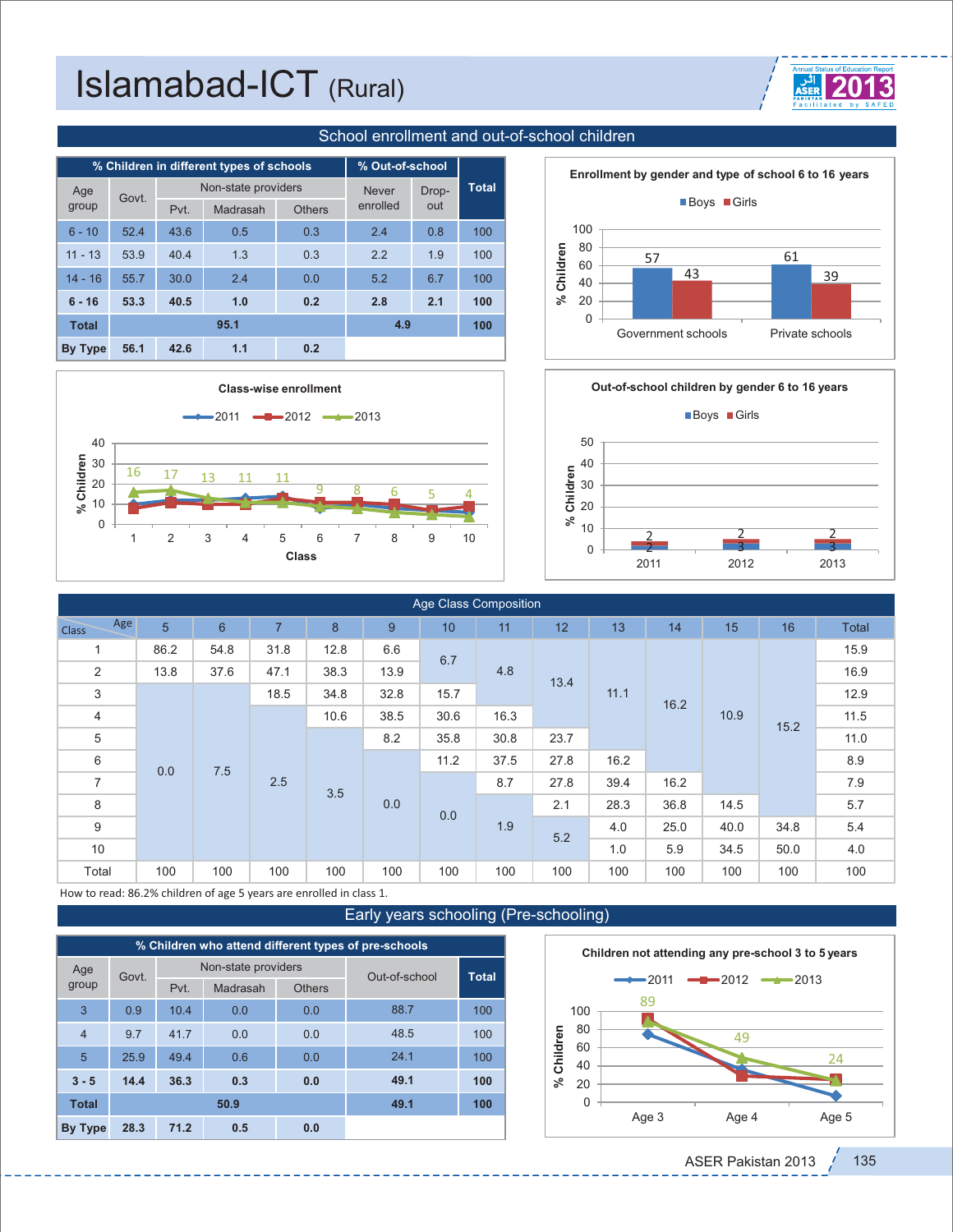

How to read: 25.7 % (22.3+3.4) children of class 1 can read sentences





Class 1: Can read at least letters Class 3: Can read at least sentences Class 5: Can read at least story

**68** 54 61

73 80

**Learning levels by school type Urdu** Government Private



|                | Class-wise % children who can read |         |                                                                   |       |           |       |  |  |  |  |  |  |
|----------------|------------------------------------|---------|-------------------------------------------------------------------|-------|-----------|-------|--|--|--|--|--|--|
| Class          | <b>Nothing</b>                     |         | Letters                                                           | Words | Sentences | Total |  |  |  |  |  |  |
|                |                                    | Capital | Small                                                             |       |           |       |  |  |  |  |  |  |
| 1              | 26.6                               | 15.0    | 30.1                                                              | 23.1  | 5.2       | 100   |  |  |  |  |  |  |
| $\overline{2}$ | 15.3                               | 7.1     | 37.7                                                              | 27.9  | 12.0      | 100   |  |  |  |  |  |  |
| 3              | 6.4                                | 3.6     | 25.0                                                              | 38.6  | 26.4      | 100   |  |  |  |  |  |  |
| $\overline{4}$ | 3.2                                | 1.6     | 14.5                                                              | 37.1  | 43.5      | 100   |  |  |  |  |  |  |
| 5              | 2.7                                | 0.0     | 8.1                                                               | 28.8  | 60.4      | 100   |  |  |  |  |  |  |
| 6              | 3.1                                | 0.0     | 4.1                                                               | 20.4  | 72.4      | 100   |  |  |  |  |  |  |
| $\overline{7}$ | 1.2                                | 0.0     | 1.2                                                               | 12.0  | 85.5      | 100   |  |  |  |  |  |  |
| 8              | 0.0                                | 0.0     | 3.7                                                               | 3.7   | 92.6      | 100   |  |  |  |  |  |  |
| 9              | 0.0                                | 2.0     | 0.0                                                               | 7.8   | 90.2      | 100   |  |  |  |  |  |  |
| 10             | 0.0                                | 0.0     | 0.0                                                               | 2.6   | 97.4      | 100   |  |  |  |  |  |  |
|                |                                    |         | How to read: 28.3 % (23.1+5.2) children of class 1 can read words |       |           |       |  |  |  |  |  |  |

60  $^{72}$ 



Learning levels (English)



#### **Learning levels: out-of-school children English**



 $-2011$   $-2012$   $-2013$ 100



**Learning levels by gender English**



**Children who can read English sentences**

80 100

**% Children**





62

#### Learning levels (Urdu)

**% Children**

# 136 \ ASER Pakistan 2013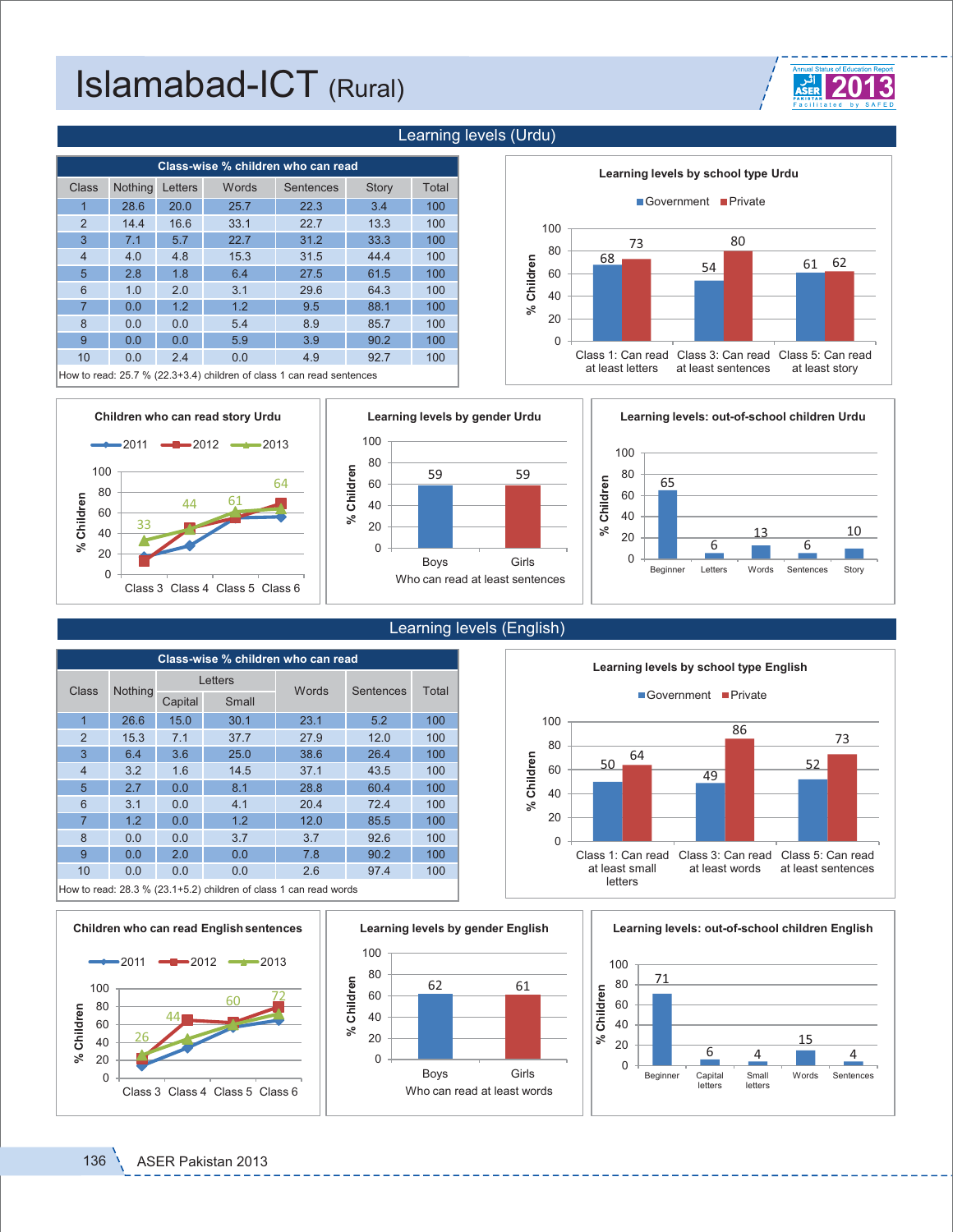





Learning levels (Arithmetic)







#### **Parental education Paid Tuition**





|       | Class-wise % children attending paid tuition |              |                |                                         |  |  |  |                                              |      |      |  |  |
|-------|----------------------------------------------|--------------|----------------|-----------------------------------------|--|--|--|----------------------------------------------|------|------|--|--|
| Type  | $\mathbf{I}$                                 | $\mathbf{H}$ | $\blacksquare$ |                                         |  |  |  | IV V VI VII VIII IX X                        |      |      |  |  |
| Govt. |                                              |              |                |                                         |  |  |  | 13.8 21.8 22.7 22.0 23.4 21.8 24.2 27.5 41.7 |      | 33.3 |  |  |
| Pvt.  |                                              |              |                | 23.2 30.7 41.3 35.2 45.3 45.8 35.5 37.0 |  |  |  |                                              | 64.3 | 42.9 |  |  |

#### **Children attending paid tuition**

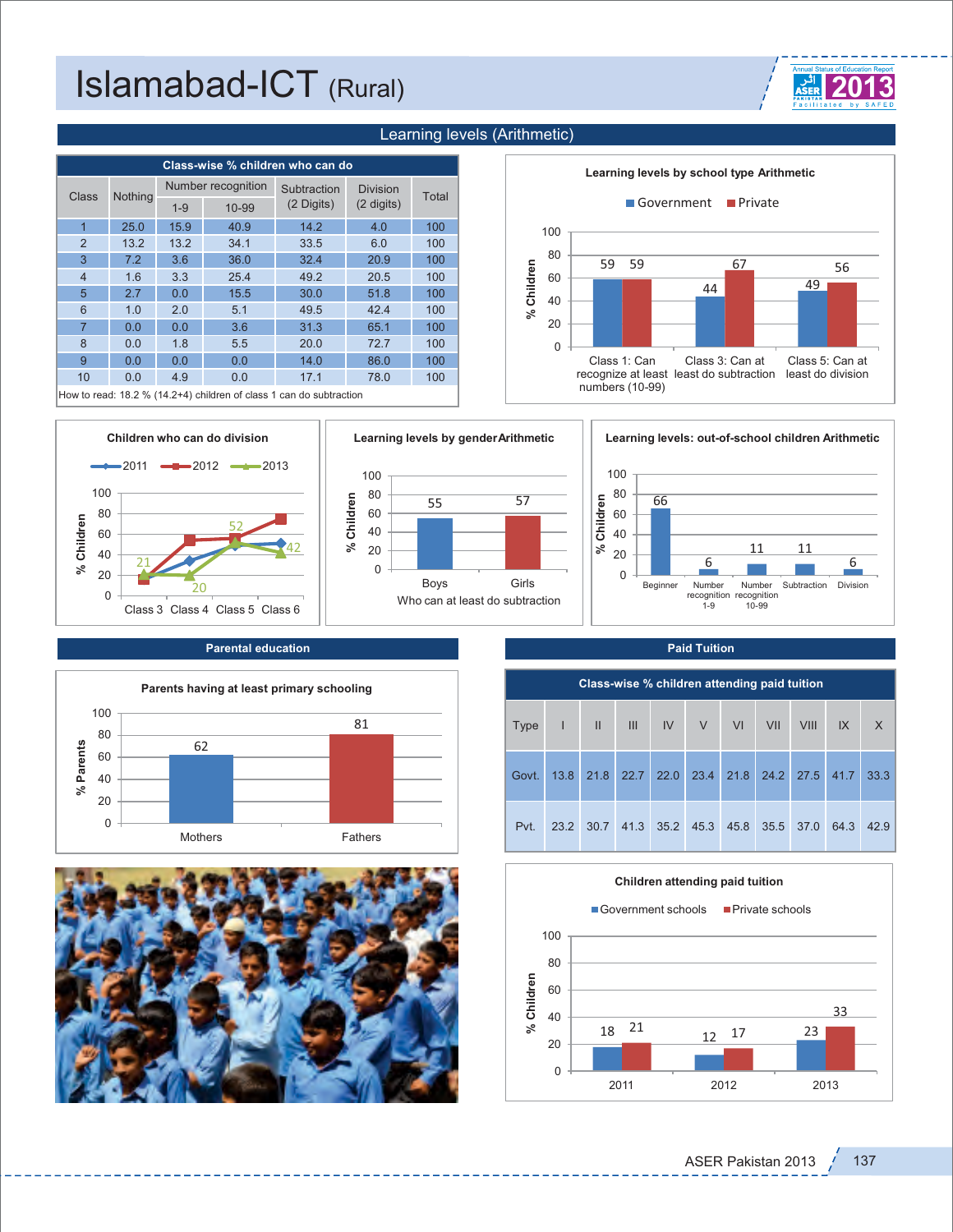# **Islamabad-ICT** (Rural) School Report Card **2013**



| Number of surveyed schools by type |                    |                 |              |              |                        |              |              |              |  |  |
|------------------------------------|--------------------|-----------------|--------------|--------------|------------------------|--------------|--------------|--------------|--|--|
|                                    | Government schools |                 |              |              | <b>Private schools</b> |              |              |              |  |  |
|                                    | <b>Boys</b>        | <b>Girls</b>    | Boys & girls | <b>Total</b> | <b>Boys</b>            | <b>Girls</b> | Boys & girls | <b>Total</b> |  |  |
| <b>Primary</b>                     |                    | 4               |              |              |                        |              |              |              |  |  |
| <b>Elementary</b>                  |                    |                 | 0            | 6            |                        |              |              |              |  |  |
| <b>High</b>                        |                    | ာ<br>$\epsilon$ | 2            | 13           | $\overline{0}$         |              | 8            | 9            |  |  |
| <b>Others</b>                      |                    | C.              | 0            | 4            |                        |              |              |              |  |  |
| <b>Total</b>                       | 16                 | 10              | 4            | 30           | $\bf{0}$               |              | 21           | 22           |  |  |

| Attendance (%) on the day of visit |                |                   |                    |               |                |                                |                   |             |               |                |
|------------------------------------|----------------|-------------------|--------------------|---------------|----------------|--------------------------------|-------------------|-------------|---------------|----------------|
|                                    |                |                   | Government schools |               |                | l Private schools <sup>l</sup> |                   |             |               |                |
|                                    | <b>Primary</b> | <b>Elementary</b> | <b>High</b>        | <b>Others</b> | <b>Overall</b> | <b>Primary</b>                 | <b>Elementary</b> | <b>High</b> | <b>Others</b> | <b>Overall</b> |
| <b>Children attendance</b>         | 88.3           | 88.9              | 87.5               | 89.3          | 88.1           | 87.9                           | 89.4              | 90.5        | 0.0           | 89.9           |
| Teacher attendance                 | 88.9           | 84.8              | 90.7               | 90.8          | 89.6           | 90.6                           | 91.0              | 93.2        | 0.0           | 92.4           |

|                           | Teacher qualification - general (% of teachers) |                        | Teacher qualification - professional $(\%$ of teachers) |                           |                        |  |  |
|---------------------------|-------------------------------------------------|------------------------|---------------------------------------------------------|---------------------------|------------------------|--|--|
| <b>Government schools</b> |                                                 | <b>Private schools</b> |                                                         | <b>Government schools</b> | <b>Private schools</b> |  |  |
| <b>Matriculation</b>      | 3.8                                             | 8.3                    | <b>PTC</b>                                              | 13.6                      | 7.4                    |  |  |
| FA                        | 11.6                                            | 16.6                   | <b>CT</b>                                               | 10.5                      | 3.4                    |  |  |
| <b>BA</b>                 | 37.9                                            | 42.6                   | <b>B-Ed</b>                                             | 46.8                      | 59.1                   |  |  |
| MA or above               | 46.7                                            | 32.5                   | M-Ed or above                                           | 22.7                      | 23.5                   |  |  |
| <b>Others</b>             | 0.0                                             | 0.0                    | <b>Others</b>                                           | 6.4                       |                        |  |  |

|                     | School facilities (% schools)             |                |            |                           |                |                |                        |                |                |  |  |  |
|---------------------|-------------------------------------------|----------------|------------|---------------------------|----------------|----------------|------------------------|----------------|----------------|--|--|--|
|                     |                                           |                |            | <b>Government schools</b> |                |                | <b>Private schools</b> |                |                |  |  |  |
|                     |                                           | <b>Primary</b> | Elementary | High                      | <b>Others</b>  | Primary        | <b>Elementary</b>      | High           | <b>Others</b>  |  |  |  |
|                     | Rooms used for classes (avg.)             | 5.9            | 7.8        | 11.0                      | 12.5           | 3.0            | 8.3                    | 12.2           | 0.0            |  |  |  |
|                     | Useable water                             | 100.0          | 100.0      | 100.0                     | 100.0          | 100.0          | 100.0                  | 100.0          | 0.0            |  |  |  |
|                     | <b>Useable toilet</b>                     | 85.7           | 83.3       | 92.3                      | 100.0          | 100.0          | 100.0                  | 100.0          | 0.0            |  |  |  |
|                     | Playground                                | 42.9           | 50.0       | 61.5                      | 100.0          | 0.0            | 44.4                   | 44.4           | 0.0            |  |  |  |
|                     | <b>Boundary wall</b>                      | 100.0          | 100.0      | 76.9                      | 100.0          | 100.0          | 100.0                  | 88.9           | 0.0            |  |  |  |
|                     | Library                                   | 0.0            | 66.7       | 76.9                      | 100.0          | 0.0            | 33.3                   | 66.7           | 0.0            |  |  |  |
| <b>Computer lab</b> |                                           | 0.0            | 0.0        | 69.2                      | 75.0           | 25.0           | 22.2                   | 88.9           | 0.0            |  |  |  |
|                     |                                           | <b>Grants</b>  |            |                           |                |                |                        |                |                |  |  |  |
|                     | # of schools reported<br>receiving grants | $\overline{4}$ | 5          | 10                        | $\Omega$       | $\Omega$       |                        | $\overline{0}$ | $\Omega$       |  |  |  |
| $2013*$             | % of schools reported<br>receiving grants | 57.1           | 83.3       | 83.3                      | 0.0            | 0.0            | 11.1                   | 0.0            | 0.0            |  |  |  |
|                     | Average amount of grant<br>(Rs.)          | 26273          | 48660      | 90752                     | $\overline{0}$ | $\overline{0}$ | 140000                 | $\overline{0}$ | $\Omega$       |  |  |  |
|                     | # of schools reported<br>receiving grants | $\overline{4}$ | 5          | 9                         | $\Omega$       | $\overline{0}$ |                        | $\overline{0}$ | $\Omega$       |  |  |  |
| 2012                | % of schools reported<br>receiving grants | 57.1           | 83.3       | 75.0                      | 0.0            | 0.0            | 11.1                   | 0.0            | 0.0            |  |  |  |
|                     | Average amount of grant<br>(Rs.)          | 24315          | 56910      | 85054                     | $\Omega$       | $\overline{0}$ | 90000                  | $\Omega$       | $\overline{0}$ |  |  |  |





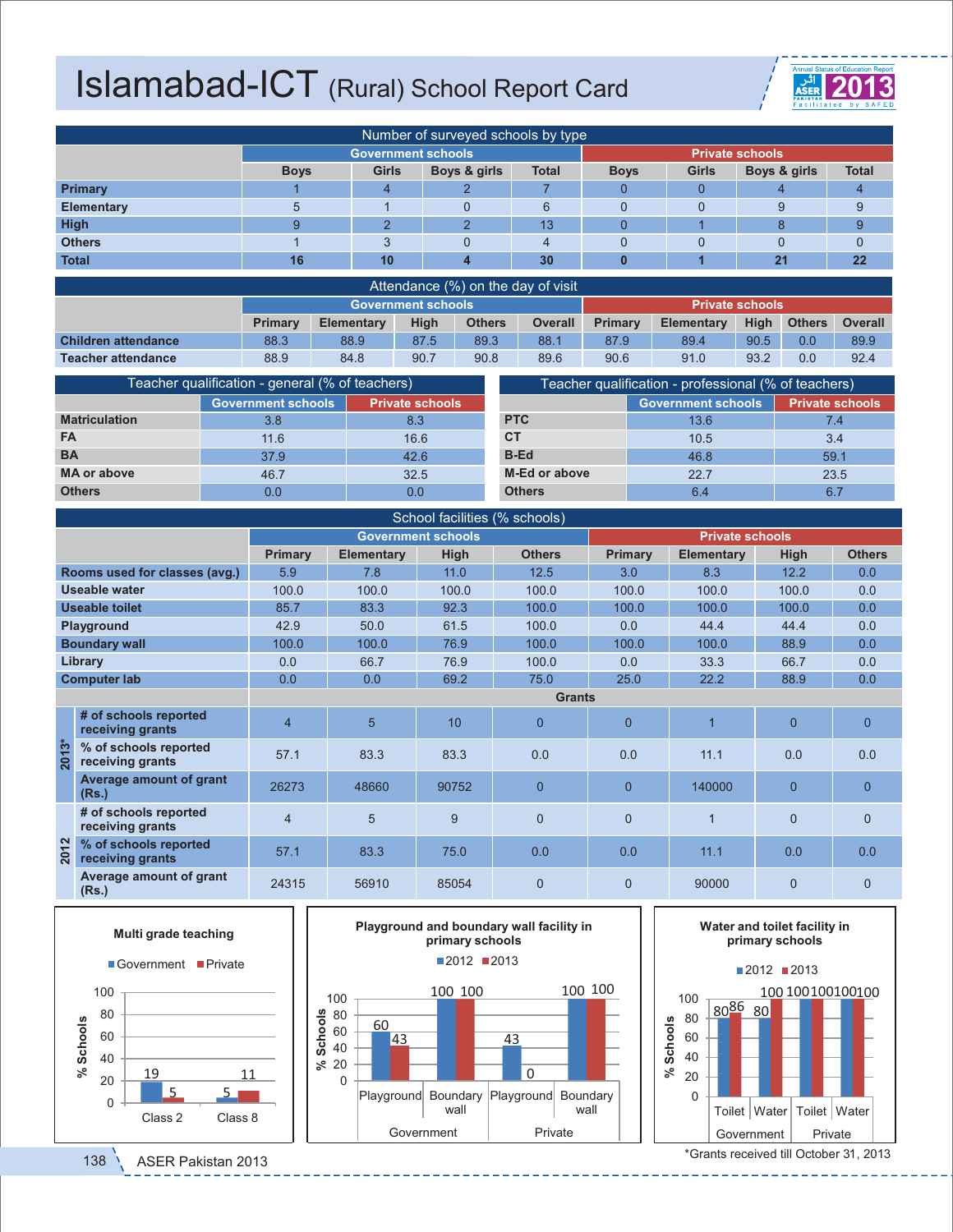

#### **Sample Composition**

- ASER 2013 survey was conducted in Islamabad Capital Territory (ICT). This covered 599 households in 30 villages throughout the district.
- Detailed information was collected on 1,639 children (57% males, 43% females) aged 3‐16 years. Out of these 1,236 children aged 5‐16 years were tested for language and arithmetic competencies.
- School information on public and private schools was collected. A total of 30 government schools (23% primary, 20% elementary, 43% high, 14% others $^{\rm l}$ ) and 22 private schools (18% primary, 41% elementary, 41% high) were surveyed.
- Fifty-three percent of the government schools were boys only, 33% were girls only, and 14% were coeducation schools. In case of private schools, no boys only, 5% were girls only and 95% were coeducation schools.

#### **THEME 1: ACCESS**

### **Proportion of out‐of‐school children remains the same as compared to 2012.**

- In 2013, 5% of children were reported to be out‐of‐ school which is the same when compared to previous year. Three percent children have never been enrolled in a school and 2% have dropped out of school for various reasons.
- Ninety‐five percent of all school‐aged children within the age bracket of 6‐16 years were enrolled in schools. Amongst these, 56% of children were enrolled in government schools whereas 44% of children were going to non‐state institutions (43% private schools, 1% Madrassah, 0% others).
- Amongst the enrolled students in government schools, 43% were girls and 57% were boys whereas in private schools 61% enrolled children were boys and 39% were girls.
- The percentage of out of school children (boys and girls) has remained the same when compared to 2012.

#### **THEME 2: EARLY CHILDHOOD EDUCATION**

**Proportion of enrolled children has decreased as compared to 2012.**

- Fifty-one percent of all school-aged children within the age bracket of 3‐5 years were enrolled in schools as compared to 56% in 2012.
- Forty‐nine percent children of age 3‐5 are currently not enrolled in any early childhood program/schooling.

#### **THEME 3: CLASS WISE LEARNING LEVELS**

*Learning levels of children are assessed through specific*  language and arithmetic tools<sup>2</sup>. The same approach is used *for all children between the ages of 5 to 16. The literacy assessments are designed to cover up to Class 2 level competencies according to the national curriculum. The arithmetic tool covers up to Class 3 level.*

# **Learning levels of children show improvement: 39% class 5 children could not read a class 2 story in Urdu compared to 45% in 2012.**

- Analysis shows that 36% of class 3 children could not read sentences in Urdu compared to 35% in the previous year.
- Similarly, 29% of class 1 children cannot read letters in Urdu as compared to 33% in 2012.

# **English learning levels still remain poor: 60% class 5 children could read sentences (class 2 level) in 2013 as compared to 62% in 2012.**

- ASER 2013 reveals that 26% class 3 children can read class 2 level sentences as compared to 22% in 2012 and 14% in 2011.
- Twenty‐seven percent of children enrolled in class 1 cannot read capital letters in 2013 in comparison to 35% in 2012.

#### **Arithmetic learning levels decline: 52% class 5 children can do division as compared to 56% in 2012.**

- Fifty‐two percent children enrolled in class 5 can do two digit division in 2013 compared to 56% in 2012 and 49% in 2011.
- Thirty‐five percent of class 7 children could not do the two‐digit division in 2013 whereas 20% could not do so in 2012.

 $\frac{1}{2}$  Other type of schools include classes 6-8, 1-12, 3-8, 6-10, 4-8, 5-10 etc.  $^{2}$  ITA has detailed documents on the tools development process. Tools are developed after analyzing national textbooks and in consultation with expert groups at the provincial and national level. They are then piloted intensively before use to ensure comparability, consistency and reliability across provinces and over time.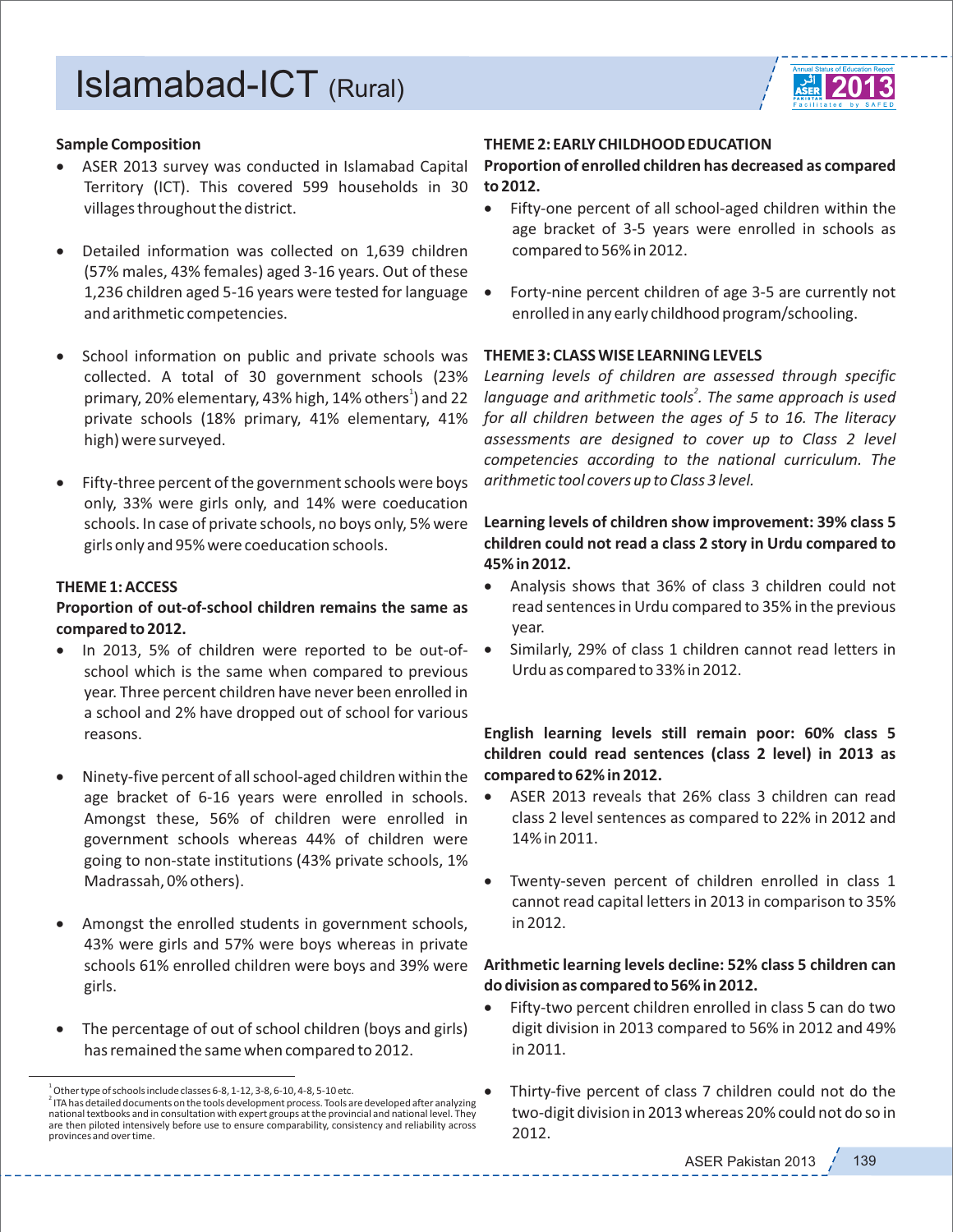

# **THEME 4: LEARNING LEVELS BY SCHOOL TYPE (GOVERNMENT VS PRIVATE)**

**Children enrolled in private schools are performing better compared to their government counterparts.** 

- Sixty‐two percent children enrolled in class 5 in a private school were able to read at least story in Urdu as compared to 61% class 5 children enrolled in government schools.
- English learning levels of private schools children were better than public schools. Seventy-three percent private school children can read at least sentences in class 5 whereas only 52% government school children can do the same.
- Similarly, in arithmetic, 56% children enrolled in private schools (class 5) were able to do division when compared to only 49% class 5 children who were enrolled in government schools.

#### **THEME 5: GENDER GAP**

# **Gender gap in learning continues: boys outperform girls in English reading.**

- Same percentage of boys and girls (59%) could read at  $\bullet$ least sentences in Urdu.
- Sixty-two percent boys could read at least English words while 61% of girls can do the same.
- On the contrary, 55% of boys were able to do at least subtraction whereas only 57% girls could do it.

#### **THEME 6: LEARNING LEVELS OF OUT‐OF‐SCHOOL CHILDREN**

# **More than 25% of the 'out‐of‐school' children were at more than the beginner level.**

 Data reveals that the 10% of out‐of‐school children could read story in Urdu, 4% could read sentences in English, and 6% children were able to do two-digit division.

#### **THEME 7: PARENTAL EDUCATION**

**Sixty‐two percent of mothers and 81% of father in the sampled households had completed at least primary education.**

 Out of the total mothers in the sampled households, 38% had not completed even primary education.

 Nineteen percent of the fathers had not even completed at least primary level education.

#### **THEME 8: PAID TUITION**

### **Private tuition incidence is greater in private schools students.**

- The incidence of private tuition remains higher in private school students when compared to government school students.
- Children across all classes take private tuition; however, the percentage of students taking tuition increases with class‐level. For example, in government schools, 14% children enrolled in class 1 take private tuition whereas 33% children in class 10 take tuitions.

#### **THEME 9: MULTI‐GRADE TEACHING**

### **Nineteen percent of surveyed government schools had Class 2 students sitting with other classes.**

- The surveyors were asked to observe if Class 2 and Class 8 were sitting together with any other classes. This is referred to as multi‐grade teaching, where one teacher has to teach more than one grade within the allotted time.
- It was found that 19% of the surveyed government schools and 5% of the surveyed private schools had Class 2 sitting with other classes.
- Five percent of surveyed government schools and 11% of surveyed private schools had Class 8 sitting with other classes.

# **THEME 10: TEACHER & STUDENT ABSENTEEISM**

### **Twelve percent of the children in government schools were absent**

Student attendance is recorded by taking a head count of all students present in the school on the day of visit.

 Overall student attendance in government schools stood at 88% whereas it was 90% in private schools.

# **Ten percent teachers in government schools and 8% teachers in private schools were absent.**

Teacher attendance is recorded by referring to the appointed positions in each school and the total number of teachers actually present on the day of survey.

 Overall teacher attendance in government schools was 90% and 92% in private schools.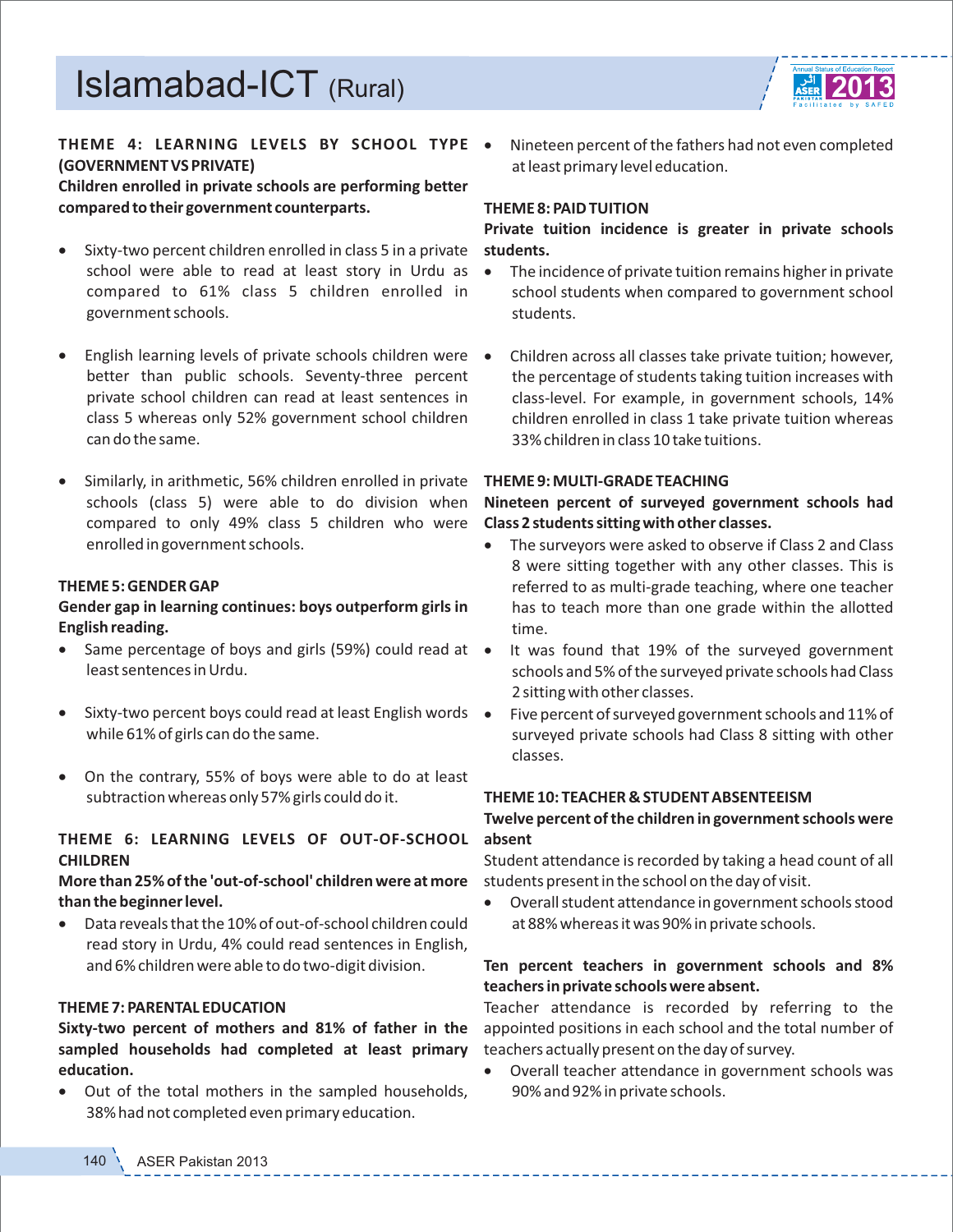

#### **THEME 11: TEACHERS' QUALIFICATION**

#### **More qualified teachers in private schools as compared to government schools**

- Thirty‐eight percent teachers of government schools have done graduation as compared to 43% teachers of private schools.
- Forty‐seven percent of government school teachers had Bachelors in Education degrees as compared to 59% teachers of private school.

#### **THEME 12: SCHOOL FACILITIES**

# **A larger proportion of surveyed government high schools had library books than surveyed private high schools.**

● Sixty-nine percent of surveyed government high schools had computer labs and 77% had library books in their premises as compared to surveyed private high schools where 89% had computer labs and 67% had library books.

# **Fourteen percent of the surveyed government primary schools were without toilets and none of them were without drinking water.**

- Fourteen percent of the surveyed government primary schools did not have toilets in 2013 as compared to 20% in 2012, while all the surveyed private primary schools in 2013 and 2012 had toilet facility.
- None of the surveyed government primary schools were missing drinking water facility in 2013 as compared to 20% which were missing in 2012. Similarly, all the surveyed private primary schools in 2013 and 2012 had drinking water facility available.

# **None of the surveyed government primary schools were without complete boundary walls but 57% were without playgrounds.**

- Among the government primary schools surveyed, all had complete boundary walls in 2012 & 2013.
- In 2012 & 2013, all of the surveyed private primary schools had complete boundary walls as well.
- Forty-three percent of government schools primary being surveyed had playgrounds in 2013 while none of the surveyed private primary schools had playgrounds.

### **Eleven rooms on average were being utilized for classroom activities in surveyed government high schools.**

- On average, 11 rooms were being used for classroom activities in the surveyed government high schools as compared to 21 in 2012.
- In 2013, surveyed private high schools had 12 classrooms on average that were used for classroom activities. A decrease of one average point from previous year.

#### **THEME 13: SCHOOL GRANTS/FUNDS**

**Fifty‐seven percent government primary schools received grants whereas none of the private primary schools received any grants.**

- A higher number of surveyed government schools are receiving grants as compared to the surveyed private schools in 2013.
- Average amount of fund received is higher for surveyed government schools in comparison to the average grant amount received by surveyed private schools.
- The proportion of government primary schools receiving grants has remained the same since last year. Sixty‐six percent of government primary schools were receiving grants in 2011, 57% in 2012, and 57% in 2013.